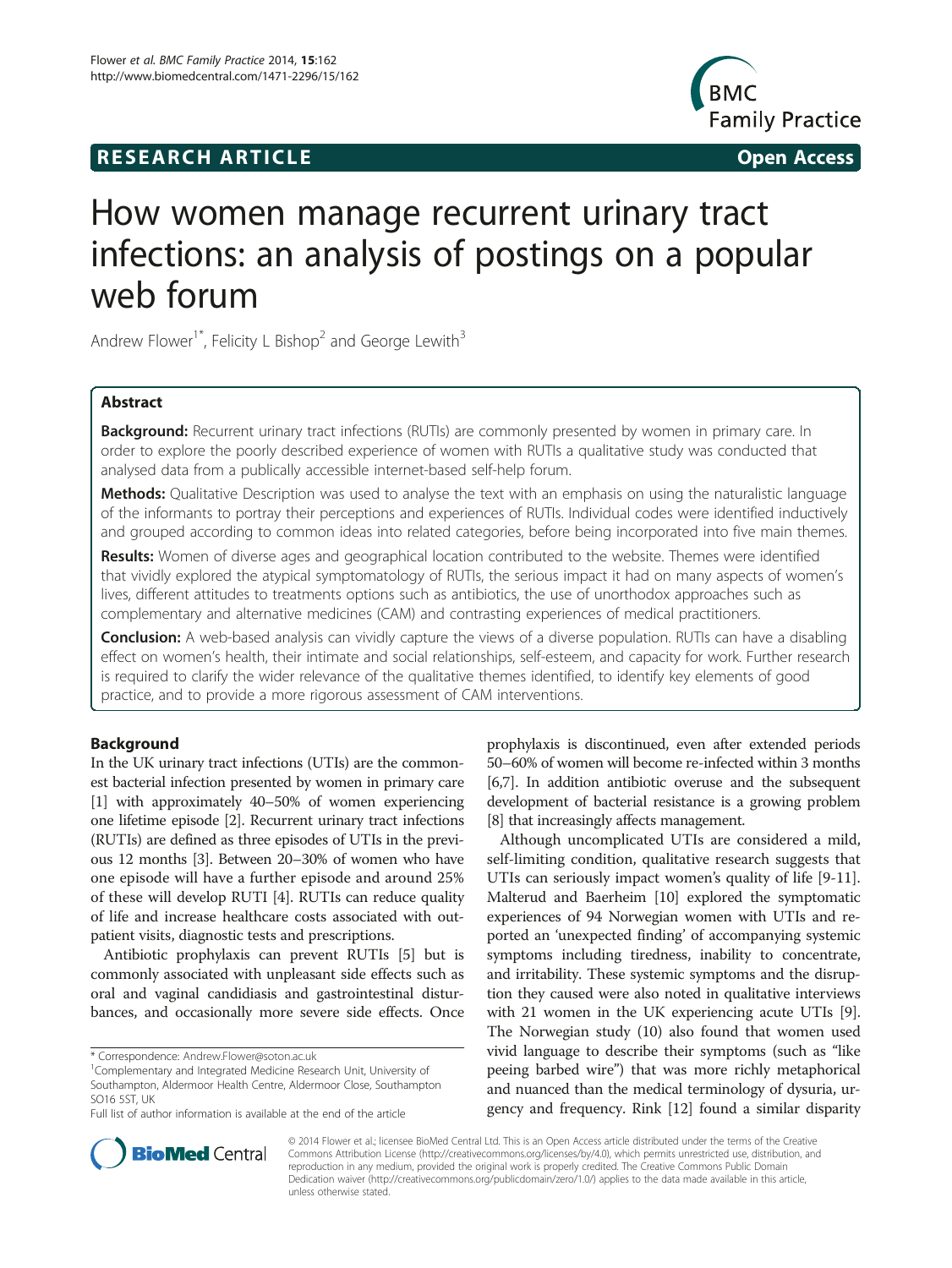between the language used by UK GPs and 113 women with UTIs when describing risk factors for contracting an infection (for example GPs cited female anatomy as a prime risk factor for UTIs whilst this was not mentioned by any of the women involved in the study) and noted that this could have clinical implications. To our knowledge, there has been no qualitative study focussing specifically on the experiences of women with RUTIs and the impact that recurrent infection has on their lives.

In order to address this gap, a qualitative study was conducted that analysed naturalistic data available from an Internet forum dedicated to supporting women with cystitis. The selected web forum was hosted by The Cystitis and Overactive Bladder Foundation (COBF) [[13\]](#page-6-0), a support charity for people with bladder problems in the UK with 5,994 online members and an open access web-based message board forum with postings on 7,870 topics. This site is by far and away the largest and busiest UK online support community for women with bladder related problems and as such provides the greatest opportunity for a diverse range of experiences, perceptions and management strategies of women suffering from RUTIs.

## Methods

The methodological approach adopted for this analysis was Qualitative Description. This is an inductive method that uses the naturalistic language of the informants to portray their 'perception and experience of the world and its phenomena' [[14](#page-6-0)] with an emphasis on precise low-inference description, rather than in-depth interpretation or development of an explanatory hypothesis. It is particularly suitable for 'mapping the terrain' of a poorly explored topic and gaining initial insight into informants' views [\[15\]](#page-7-0). It can also incorporate quasistatistical descriptive data, such as the number of times a posting has been viewed, to illustrate participant experience. Furthermore, when analysing web-forum postings it is not possible to probe participants for the very full and detailed narratives that would facilitate more in-depth qualitative analysis. For these reasons we considered Qualitative Description as an appropriate method for this study.

Text used for analysis was downloaded from the COBF website to Word and was then exported to the qualitative data management programme NVivo. The text was read and re-read multiple times, leading to the identification of individual codes that were identified inductively from the data. These were then grouped according to common ideas into related categories, and finally incorporated into five overarching main themes that are presented in this paper. One researcher led the analysis (AF). Coding and identification of themes were discussed in detail with a second researcher (FB) who was also familiar with the raw

data and again among the whole research team to avoid idiosyncratic or selective interpretations and offer diverse perspectives. Using NVivo facilitated the maintenance of a detailed audit trail. Initially the 'Meet and Greet' section of the cystitis section of this web forum was analysed because it introduced many of the key issues developed throughout the site and provided background information on many of the women who use the forum. The remainder of the site, covering (at the point of analysis) 915 separate topics specifically relating to bladder infection comprising of 5,386 postings (see Table 1), was then analysed to provide a more detailed evaluation, looking for contradictory viewpoints, and to investigate areas not discussed in 'Meet and Greet'.

Permission was sought from the COBF and from Southampton University Ethics committee to analyse data that was publicly available on the website. This was granted in February 2012 (University of Southampton Ethics and Governance Online ID 946) and analysis of all material posted on the site from its inception in 2004 began in the same month and was completed in June 2012.

In recent years there has been an 'exponential' increase [[16\]](#page-7-0) in the use of Internet websites to provide health related information and to operate as forums where site users can share experiences, discuss treatment options, and gain support. There has been a parallel increase in web-based research to analyse these data and many studies now report on the content, form, and function of these sites for a wide range of health related conditions [[17-19](#page-7-0)]. Web-based research into the experience of an illness such as RUTIs has the advantage of enabling access to many women from a wide geographical spread

Table 1 A sample of topics on p1 (of 40) on the COBF Cystitis forum

| Subject                                          | Author | <b>Views</b> | <b>Replies</b> | Last post         |
|--------------------------------------------------|--------|--------------|----------------|-------------------|
| Meet and greet 1 2 3 4<br>$56$ last page         |        | 29,691       | 148            | May 10 by         |
| Cystitis success stories                         |        | 3,806        | 9              | April 16, 2011 by |
| Cytoscopygood idea?                              |        | 138          | 5              | June 30 by        |
| cystitis and the pill                            |        | 125          | $\mathfrak{D}$ | June 26 by        |
| Biofilms and chronic<br>infection                |        | 190          | 0              | June 10 by        |
| All UTI's symptoms but<br>no bacteria found      |        | 4,437        | 8              | May 30 by         |
| Wild oil of oregano -<br>anyone else tried this? |        | 228          | $\mathfrak{D}$ | May 24 by         |
| After effects of antibiotics?                    |        | 203          | $\mathfrak{D}$ | May 23 by         |
| Any success without<br>antibiotics?              |        | 398          | 4              | May 22 by         |
| Antibiotic after sex?                            |        | 317          | $\mathfrak{D}$ | May 21 by         |
| hi everyone - my cystitis<br>story 1 2           |        | 986          | 19             | May 21 by         |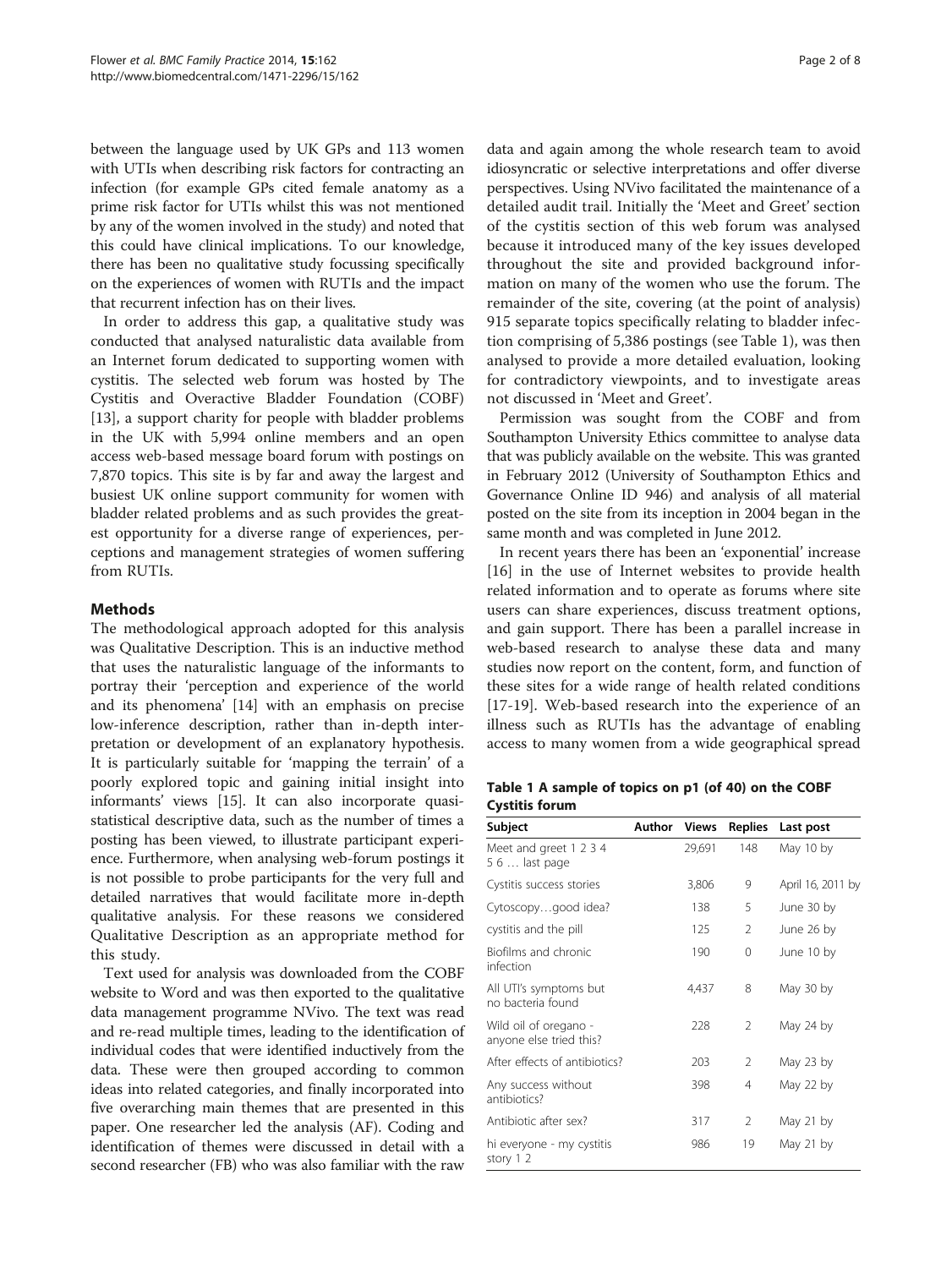and diverse socio-economic backgrounds with 80% of UK households having internet access in 2012 [[20](#page-7-0)]. Ecological validity is enhanced because material reflects women's spontaneous communication in their own words about their experiences. An internet forum also allows participants to preserve their anonymity, which may make participants more comfortable discussing personal, sensitive issues [\[21](#page-7-0)].

The main ethical issues related to this research revolved around the use of women's responses on a web forum without their explicit permission [\[22](#page-7-0)]. We have adopted the recommendation for an inductive, casuistic approach to these issues that takes into account the specific context of the women involved and the site being investigated, and balances the potential harms and benefits that could result from this research [\[23,24](#page-7-0)]. Consequently data has been drawn only from the publicly accessible forum and not from any password protected, private chat rooms that women could choose to use on the same site. As a result women participating on the site can be considered as providing their tacit consent for open access to these discussions [[23,25](#page-7-0)]. To help preserve their anonymity the names of women quoted in the paper have been changed. Finally, with the permission of the site managers, a version of this paper and an accompanying letter was posted on the COBF website explaining the rationale, methodology and purpose of the research. The letter clearly gave site users the option of withdrawing any comments they had posted from use in this paper. One site user did make contact and gave her permission for her material to be used as long as it was done so anonymously.

Legally the copyright of the text belongs to the COBF and it is clearly stated that 'The COB Foundation is the owner or the licensee of all intellectual property rights in our site and the material published on it'. Permission was requested from the COBF and granted prior to commencing this project.

We believe that this research conforms to the recent ethical recommendations for Internet mediated research outlined by the Association of Internet Researchers [[23](#page-7-0)] and the British Psychological Society [[26](#page-7-0)]. It is respectful of the women who contributed to the forum, and uses a scientifically valid methodology to present and analyse the findings. It is socially responsible, and may contribute to improving the future provision of care for this group of women. For these reasons we feel that this web-research project is ethically justified.

## Results

#### A range of participant experience

'I am 43 yrs old and have been experiencing cystitis type problems for 25 yrs.' (Abby).

Visitors to the site who disclosed their ages range from 13 to 65 years old and, although most women live in the UK, women from Ecuador, Canada and Australia have contributed to the discussion. The duration of disease ranges from a year to several decades. Frequency and severity of symptoms also vary considerably with some women reporting 'a serious attack about once every two or three months' (Beth) compared to others who suffer from 'constant pain' (Cara). Many of the women report a progressively deteriorating illness with increasing frequency of symptoms.

Site users often describe a long history of recurrent UTIs. Most have received many years of conventional intervention, mainly antibiotics delivered as short or long term prophylaxis. Cystitis is commonly associated with sexual activity but several women report a history of UTIs that stretches back to early infancy. By contrast another group of older women report symptoms beginning with or being aggravated by menopausal hormonal changes.

The following key themes emerged from an analysis of the website.

#### Symptoms that don't live in the textbooks…

'It's so depressing - I don't get 'simply cystitis- that infectioin (sic) that seems to only live on in text books!' - I get vile infections that are really hard to shift. I get shaking and shivering, terrible diarrhea, waves of nausea and generally end up losing about half a stone when I get an attack' (Dora).

Women described far broader, more diverse, systemic, and disabling symptoms than those described in the classical medical literature, i.e. frequency, urgency, burning and lower abdominal pain. These include feeling ill and having persistent widespread discomfort:

'I'm feeling quite 'fluey' at the moment, and having spasms around my waist and up my back, there is a 'knot' above my pubic bone in my bladder and the pelvic floor doesn't feel right at all. My legs are killing me, and there is also some stabbing in my right hip' (Eva).

Notions of causality also differ considerably from the standard medical model. Several women, in the absence of cultured evidence of bacteraemia, subscribe to little understood, non-pathogenic (according to current understanding) bacteria such as ureaplasma, as the cause. Some women associate their cystitis with acute or prolonged episodes of stress, lack of self-esteem, or 'guilt/shame': 'my chronic BC was definitely triggered by my emotions….. Once I got to grips with the effects of negativity from my past the infections stopped' (Fiona). Women understood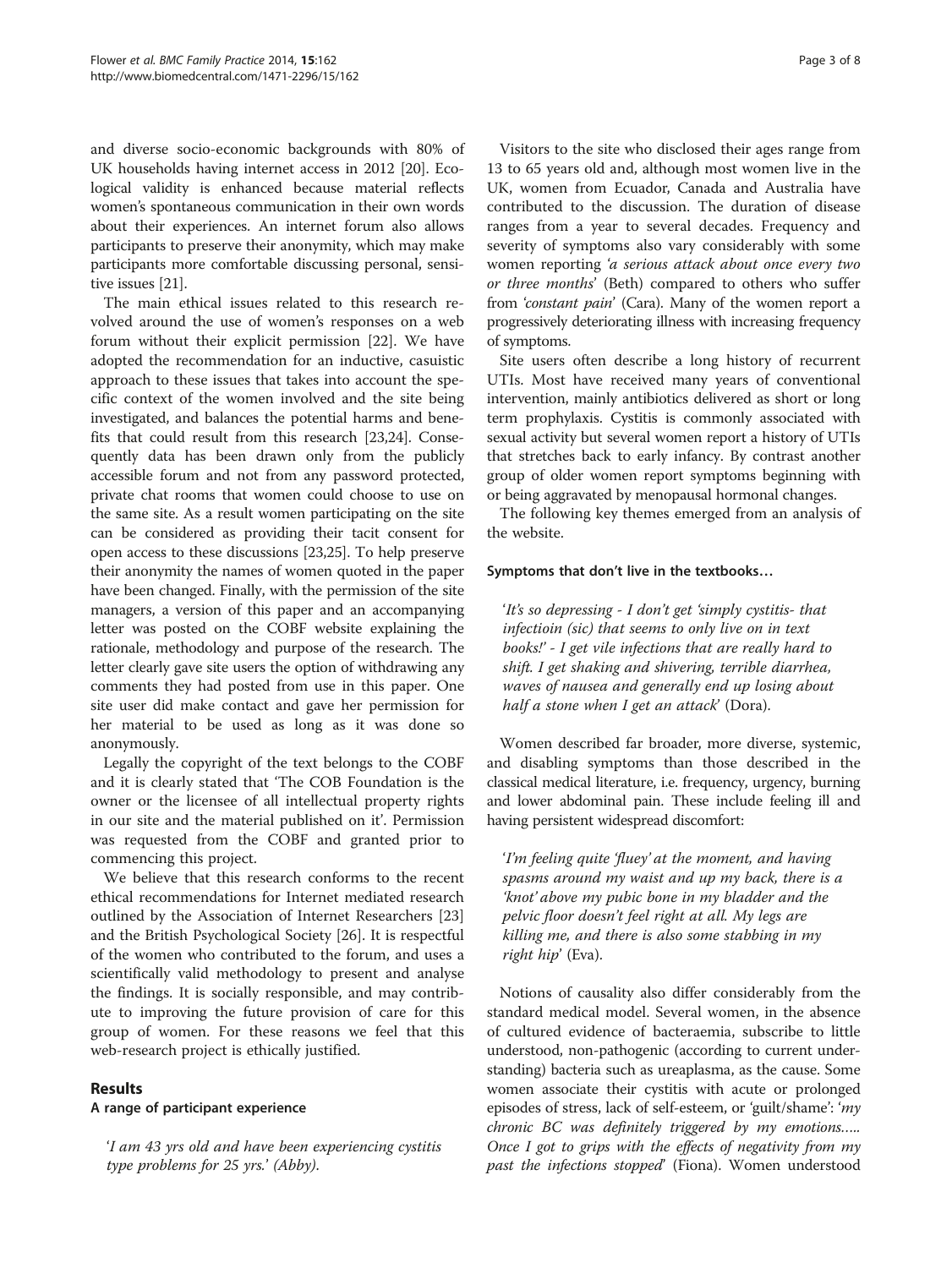these emotional influences as being mediated via damage to the immune system or via rather nebulous concepts of 'inflammatory hormones'.

#### 'I'm finding this affects every aspect of my life' (Emma)

For women using this website it is apparent that RUTIs have a far greater impact on the quality of their lives than is commonly acknowledged in the medical literature. Even relatively mild symptoms of frequency and urgency can disrupt sleep, create anxiety, and lead to persistent fatigue. Knowing that intercourse can be a trigger for an infection can undermine intimate relationships: 'It (cystitis) only ever happens after intercourse and has left me terrified to have sex, this illness has ruined numerous relationships for me' (Gabby). The impact of cystitis on sexual relations is a much-discussed theme on the site. In total 73 women have made over 122 postings to the discussion 'cystitis and sex', which has received over 36,342 viewings and is the most commonly viewed topic within the forum. Those who maintain sexual relationships with the background threat of UTIs, report on their reluctance to have intercourse and describe how negative associations can be made, with infection leading to one woman being 'quite disgusted with sex' (Harriet). Even with an understanding partner, this can threaten long-standing relationships: 'My husband is very understanding, but I'm extremely depressed by the fact that we can no longer be intimate without weeks of pain afterwards' (Issy).

RUTIs can also disrupt other areas of a woman's life with many reports of enforced periods off work with financial and social consequences: 'The UTIs have taken a huge toll on my sex-life (and therefore my relationship), work, social life and finances (Abby)'.

For those who are not in paid work the impact can be equally traumatic: 'I am a mother of four, and currently have no interests or hobbies due to being in so much pain all the time' (Kate).

The prospect of a UTI also creates anxiety about future plans, with women expressing their concerns about being able to attend a daughter's wedding, to go on holiday, or to enjoy an approaching honeymoon. It is hardly surprising then when Lizzie exclaims: 'I just want to be normal again!'

#### Resisting antibiotics

## 'Each time I have come off the a/bx the symptoms return' (Maria).

Many of the women using the site described extensive experience of antibiotic use. There are 37 separate topics

with a heading relating to antibiotics on the forum. Resistance to these drugs appears fairly commonplace among these women, as Naomi describes:

'Over the years I have used many different antibiotics, some times to clear infections and for a period of about 6 years I took them when we had sex as a preventative. However I am now resistant to many of these drugs'.

Even when the drugs work symptoms often return fairly immediately:

'Antibiotics dont seem to help much now, helps a little at the start but seems to come back just as quick when its chronic, and also now more reluctant to take long term antibiotics' (Olive).

When antibiotics are successful they can be transformative as Jenny expresses: 'long term antibiotics have allowed me to get my life back on track'. However for those women whose symptoms respond to antibiotics there is considerable anxiety about the prospect of resistance developing; 'I also worry that I will become resistant to this too and then I will be left without an antibiotic which works for me' (Petra).

On the website, attitudes to antibiotics range from disregarding them in favour of alternative remedies to a more conventional view insisting on the need for antibiotics as a way of preventing a more serious kidney infection.

Women express a number of concerns about antibiotics including anxiety over side effects, fear of them not working, anger both over their being 'dispensed like sweets' or in relation to their perceived role in aggravating long term bladder conditions. Anxieties about side effects include immediate concerns about nausea, thrush, and diarrhoea. More long term concerns centre around the potential impact of antibiotics on the immune system: 'I spent months on antibiotics, which I think knocked my immune system even more, and made it easier for the next infection to come along!' (Rachel). Thus some women perceived a negative cycle in which an infection triggers antibiotics, which provide temporary relief but then make them more likely to contract another infection.

Several site users report on conventional treatments used in addition to antibiotics. Urethral stretches are the commonest of these interventions. Some women report positive responses: 'I had a cystoscopy and a urethral stretch… I do still suffer from recurrent cystitis but I have to say it hasn't been anywhere near as severe as any of the bouts I had in the past' (Susan). However other women report short-term benefits that do not stand the test of time.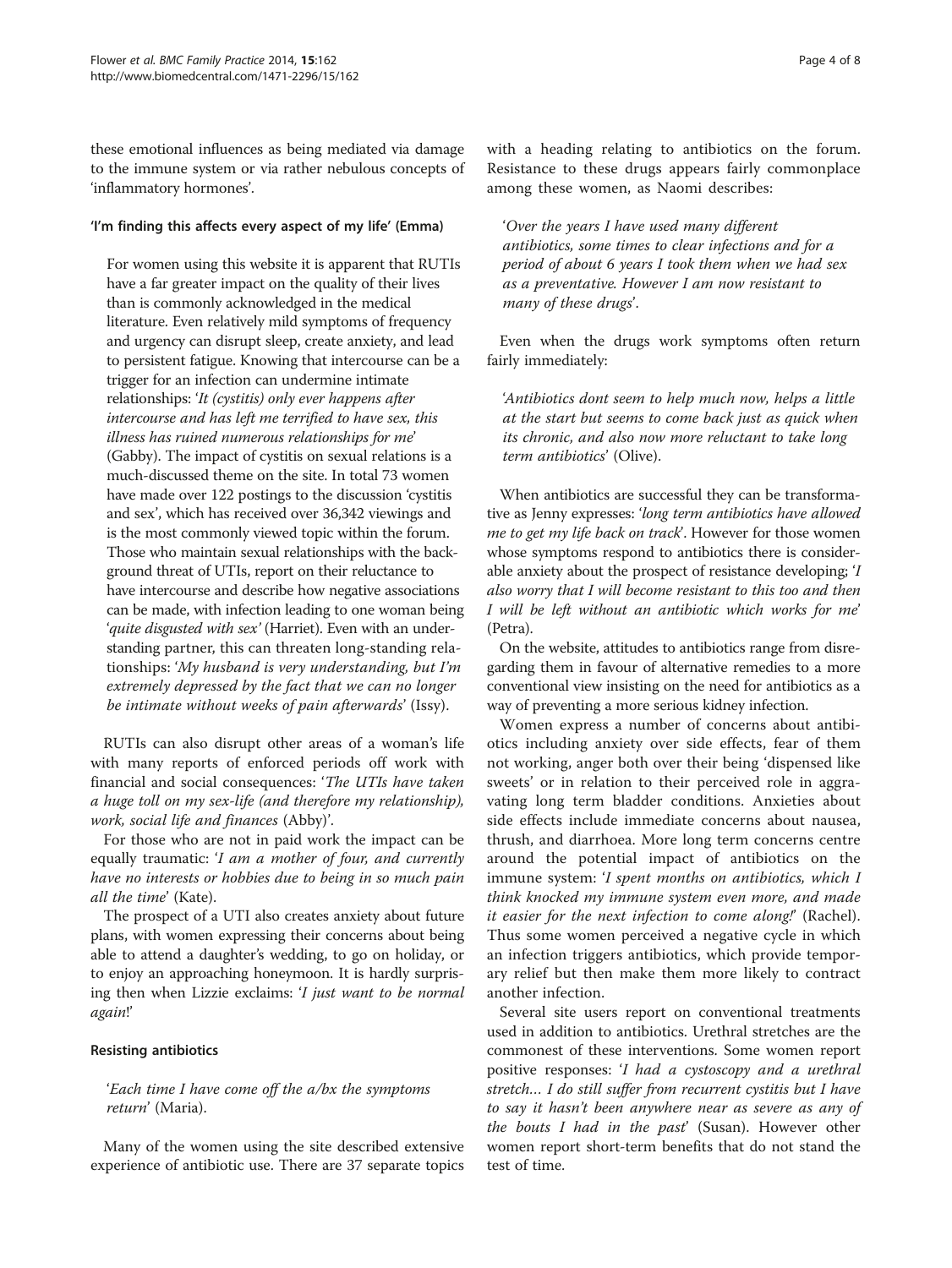#### Seeking alternatives….

'Does anyone else out there have any other, herbal or alternative therapies' (Olive).

Concerns over effectiveness and adverse effects mean women on the forum show considerable interest in other conventional treatments and in Complementary and Alternative Medicines (CAM) including dietary and lifestyle changes and acupuncture and herbal medicines. Typically women may use several different therapeutic modes that are combined into a complex CAM intervention, as exemplified by Rachel's approach:

'I've been seeing an acupuncturist since September, who's helped a great deal, especially with the pain and frequency. I've also seen a nutritionist, who put me on a diet with lots of supplements, including large doses of vitamin C and cranberry tablets, which really helped make me stronger. I've also found washing with tea tree oil helps. I have to avoid spicy food, caffeine, sweet fizzy drinks and most alcohol'.

Within the forum there is considerable diversity of views expressed about CAM. For some women CAM therapies have not been helpful:

I have tried pretty much every alternative thing under the sun:waterfall d-mannose, reflexology, homeopathy (inc the tincture you mention), various "miracle promising" supplements. The only thing that has been remotely successful for me has been a long term course of antibiotics' (Vicky).

Women described using CAM interventions in conjunction with conventional antibiotic treatment (e.g. to alleviate the side effects of antibiotics, or by 'strengthening the immune system' to help prevent relapse) or as an alternative anti-bacterial approach (eg herbs such as uva ursi or cranberry). Incorporating CAM appears to offer some women a greater sense of control and empowerment, and led them to consider the possibility of a deep and permanent 'healing' to address the multifaceted aspects of RUTIs, as opposed to temporary disease suppression:

'The key is to get the body to heal properly, that takes alot of time and alot of focus. It is layers of healing so sorting out IBS, the bladder, the gut, it all takes a long time to re-balance. Using alternative therapies mean that you feel more confident when twinges come on and you feel more in control, as you know you can treat them herbally and you don't have to take anti-biotics' (Wanda).

## Doctors: heroes and villains

'A urologist a few years ago (I had no faith in him at all) asked me about my hygiene, I felt like hitting him!!' (Yasmine).

Women expressed quite polarised views towards their doctors. Some describe them as 'unsupportive' and 'dismissive', often ineffective and at worst unsympathetic and uncaring. 'my doctor's useless as well, he just sais (sic) "its normal for women to get these infections" well what use is that to me' (Hilary). Other women describe a lack of care and understanding of the severity of their experience that may be exacerbated by gender differences between patient and practitioner: 'I had had a bad experience in the past of a GP who refused to prescribe me anything until he (of course it was a man!) had sent off a urine test. This would've meant waiting days for the results and I was in agony' (Sue).

In some instances doctors were seen as being impractical and patronising:

'I only wish the doctor had given me specific tips rather than the 'try to keep clean' nonsense which left me feeling down' (Eva).

Many women describe frustration and dissatisfaction at what they regard as inadequate pattern of care.

This pattern of poor practice is exemplified by Linda's description of her encounter with a poorly informed, apparently unsympathetic GP, who is perceived as inattentive and patronising. The prescription of an inappropriate course of antibiotic treatment and a rather dismissive attitude to her condition leaves Linda frustrated at what she regards as inadequate treatment for a potentially serious illness:

'I finally managed to get another appointment at my doctors today. Last week I had to go into the walk in medical centre as I had a urine infection and couldn't get a doctors appointment. They gave me a 3 day course of cephalexin which made me feel much better'.

Today I asked my own doctor for some preventative antibiotics as I have just had an infection from not having them and he refused. He gave me a week's course of trimethoprim to clear up the infection he said. I said I had already been treated for that but he just ignored me. When I got home I found out I can't take them anyway as I am breastfeeding and those ones pass into the milk in high doses. He didn't even look at my urine test results that were sent away by the walk in medical centre and didn't even test my urine.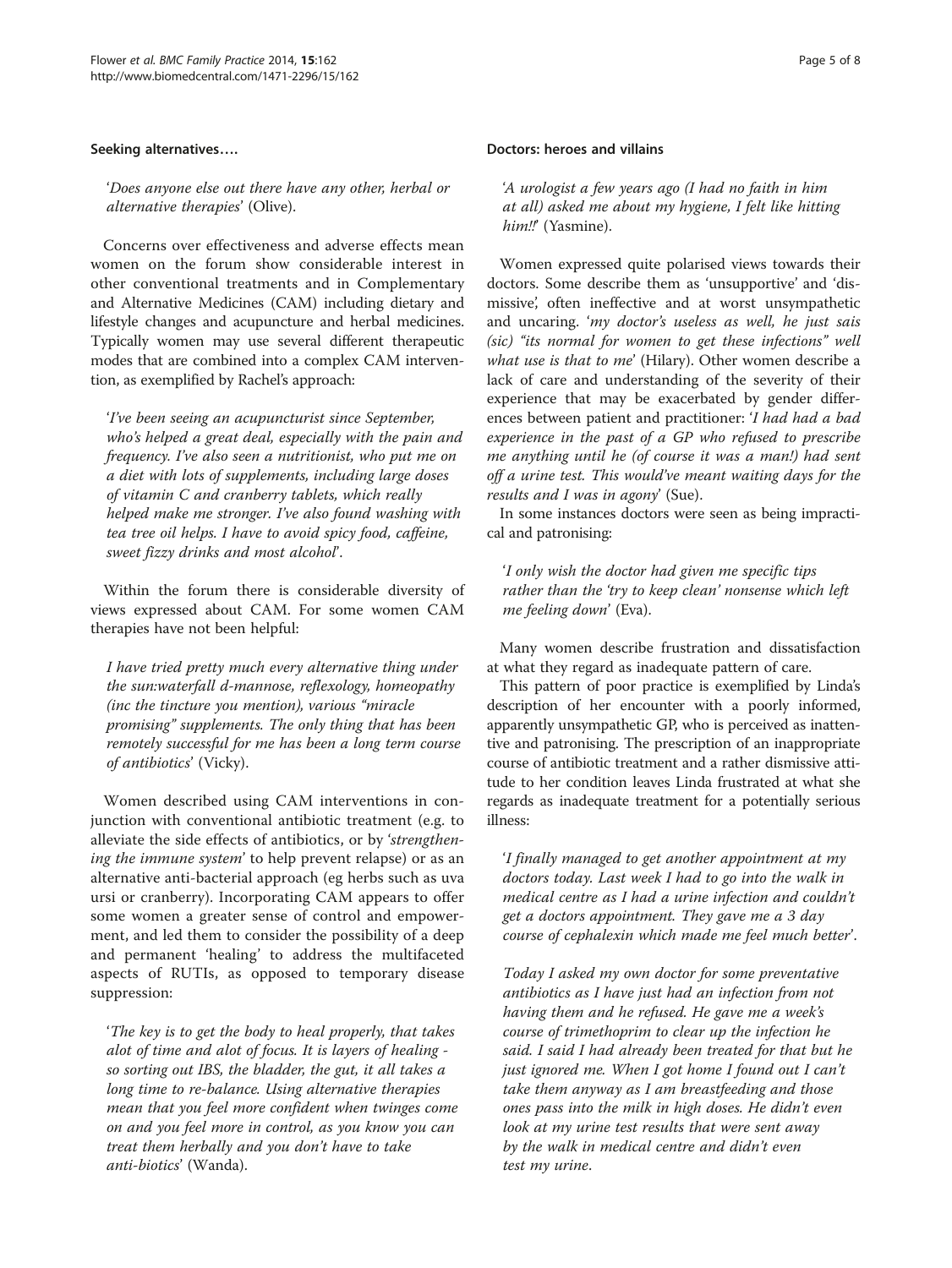I asked to be referred to a urologist again and he said "Why do you want to see one? They will only put you on a preventative dose of antibiotics". I told him that I have had urinary problems since I was 8 years old and I am in agony with a urethral stricture and my bladder is permanantly full plus I have interstitial cystitis. He looked at me as if I was a hypercondriac. I had to practically beg him until he finally agreed to refer me. He said there is a massive waiting list though and I could be waiting over a year.

I feel like screaming in frustration as the doctor won't listen to me. I know my body better than anyone and know how to treat it but I just get treated like a timewaster and told to drink plenty of water. He even said that an infection will go on it's own accord if I drink enough. Well if he bothered to read my notes he would see that I had to have kidney scans a few years ago after a really bad infection that lasted 8 weeks as my old doctor was worried my kidneys may have been damaged'.

By contrast some women reported having a 'great' or 'brilliant' doctor who was conscientious, caring and supportive-even though not always to great effect: 'my GP is brilliant, have had every test done imaginable and taken loads of antibiotics which relieve but doesn't get rid of the pain' (Elena).

Reports of a positive interaction with GPs repeatedly emphasise a woman's relief (and often surprise) to find that their doctor listened and was responsive to their complaint, that they had read the notes and were informed about the particular presentation of the woman and RUTIs in general. They demonstrated understanding and kindness and were willing to refer to more specialist expertise.

'Now I am with a doctor with a very specific interest in women's urology, their team is so sympathetic and immediately recognised that an inability to have sex is a problem which shouldn't just be accepted as something you have to live with, they also really understood the emotional and psychological impact that it has on those of us who have this problem' (Libby).

## **Discussion**

A web-based analysis has the advantage of capturing the views of a large and diverse population of women with a shared condition. Many of the accounts on the web forum are deeply personal, detailed, and moving. Women have articulated their experience both for themselves and for other site users. Dialogues frequently develop and many women express feelings of relief at finding people with similar experiences who understand and sympathise with

their condition. The level of disclosure found on the site concurs with previous findings that the use of an internet forum has a disinhibiting effect and encourages a degree of openness and honesty that may be difficult to replicate in face-to-face discussion [\[19\]](#page-7-0).

RUTIs are a relatively common but often poorly managed condition that can cause distressing local and systemic symptoms. Although frequently described in medical parlance as being a minor, self-limiting condition, for many women RUTIs cause severe physical discomfort and are associated with significant psychological distress, damaged relationships, and an inability to work or socialise that seriously undermine the quality of their lives. These reports are consistent with previous research describing wide ranging and frequently atypical symptoms of acute episodes of cystitis [\[10,11\]](#page-6-0) that can adversely affect psychological wellbeing, social activity, and quality of life [[9](#page-6-0),[11](#page-6-0)].

Site-users' experiences of medical treatments are complex and diverse. Some women report frustration at what they regard as dismissive, patronising and uncaring treatment and express dissatisfaction with the side effects and short-term benefits of antibiotics. As a consequence Complementary therapies are widely used by women on the forum as primary or adjuvant treatments to alleviate symptoms and to address the perceived deeper immunological or emotional causes of these infections.

However women also report encountering excellent physicians and receiving sustained benefits from their treatment. Although the qualities of good doctoring may appear self-evident it is still both useful and salutary to have these explicitly identified by women who are clearly immensely relieved to be taken seriously, listened to, and cared for by well-informed physicians.

These contrasting findings support a recent analysis of older women's reports of receiving a similar mixture of adequate and inadequate conventional treatment for UTIs [[11\]](#page-6-0). In our account the medium of a web forum allows a particularly vivid articulation of the frustration over poor care and ineffective treatment. In part this may be a result of the observed phenomena that people interviewed via the Internet find it easier to register protest in the absence of a face-to-face interviewer [\[27](#page-7-0)]. It may also be due to the constant availability of a web forum where users can post comments in 'real-time', such as on their return from a difficult GP consultation, or in the middle of the night when they are in pain and unable to sleep. These immediate and often quite raw reports are captured 'on line' and are given extra poignancy and significance as they become part of a narrative sequence lasting over several months and even years.

There are several limitations to this analysis. Participation in the forum was contingent upon having access to online computers or phones and possessing the skills, confidence, and desire to engage with online facilities.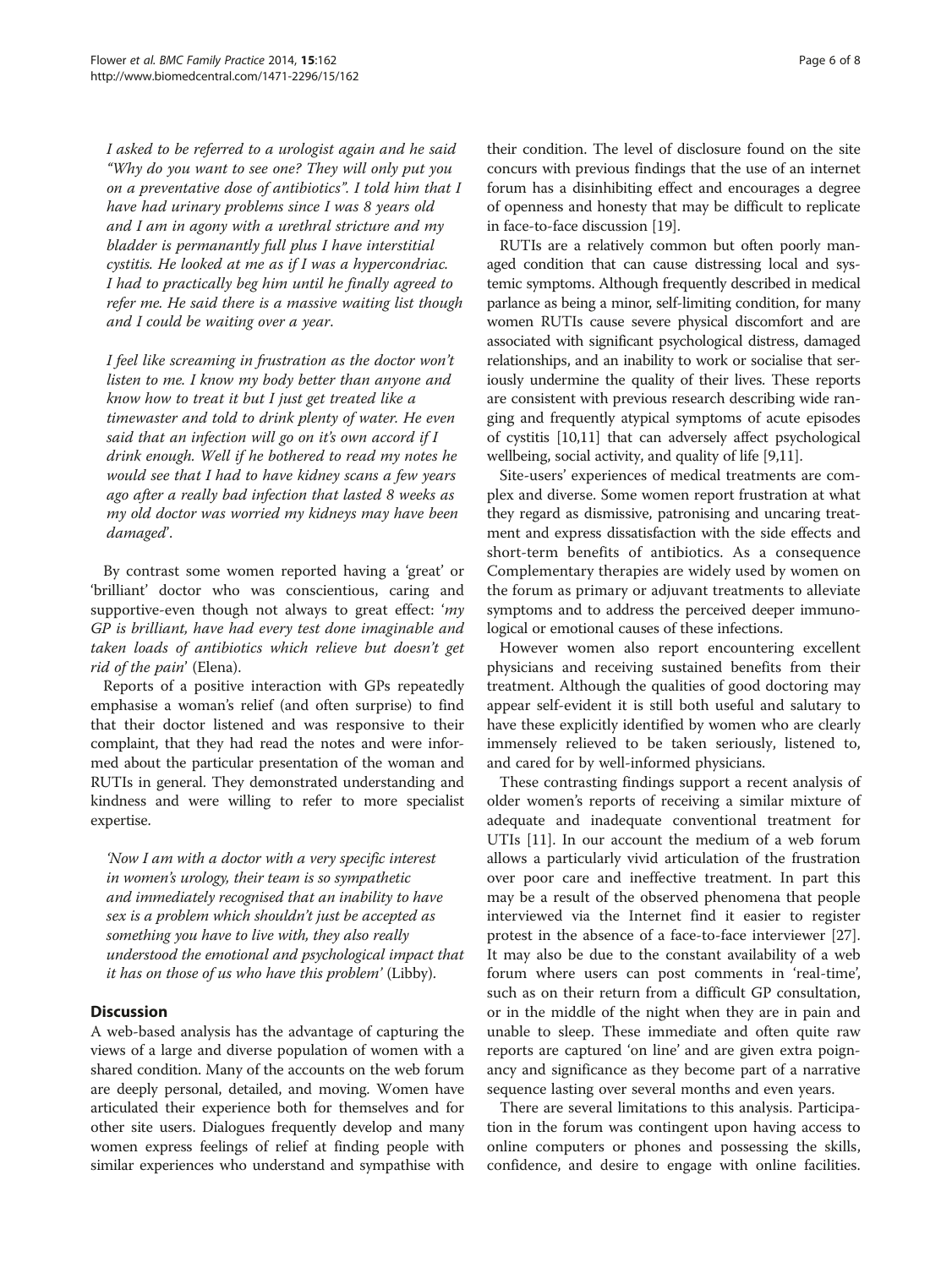<span id="page-6-0"></span>Women using the site were a self-selected sample who became actively involved with the COBF often because their condition was not well managed. This may mean that they had more extreme views and more difficult experiences than other women with RUTIs who did not post on the COBF forum. Therefore reported findings should only be very cautiously extended to the wider population of women suffering from RUTIs. There are also limitations in the data itself. Conducting a retrospective text-based analysis means that it has not been possible to ask participants to expand on or clarify their postings. Face-to-face interviews would have permitted a more detailed, responsive, and nuanced investigation of a woman's experience. Also the emphasis on this study has been on the content generally with a particular focus on a few specific themes. This was consistent with the study aims, to explore women's experiences of and perspectives on RUTIs, as represented on a major web-based forum. Analyses of the development of website narratives or of the diverse functions of the site for its users, for example, have not been conducted, but would be interesting areas for future investigation. Considerable more work needs to be done into how the medium of a web forum influences the way in which people can articulate and represent their life experiences.

## Conclusion

This research into RUTIs appears to be the first qualitative investigation of this neglected area. It confirms the findings of previous studies [9-11] that UTI occurrence can have a systemic impact on health and wellbeing and cause serious disruption to daily activities, and illustrates how the recurrent nature of these episodes amplifies and compounds this disruption into a serious long-term disability. The women's use of metaphor captures their experience more effectively than the more reductive terminology used in medical descriptions. The use of Qualitative Description allows these voices to be vividly heard and enables the presentation of a diverse picture of what it means for some women to live with the uncertainty and discomfort of recurrent UTIs.

For some forum users, the judicious use of antibiotics, together with sympathetic and informed doctoring, appears to provide some relief. However others continue to suffer physically, emotionally and socially from RUTIs. Further research of women's experience of this troublesome condition is required to clarify the wider relevance of the qualitative themes identified here, to identify key elements of good clinical practice and supportive care, and to provide a more rigorous assessment of alternatives to conventional treatments such as CAM interventions.

#### Competing interest

The authors declare that they have no competing interests.

#### Authors' contributions

AF conducted the website review and drafted the initial paper. FB familiarised herself with the data and contributed to the development of the key themes. GL and FB then assisted in the analysis of the material. All authors contributed to, and read and approved the final manuscript.

#### Authors' information

Andrew Flower is currently funded as a NIHR Post doctoral Fellow investigating the possible role of Chinese herbal medicines in the treatment of recurrent urinary tract infections.

#### Acknowledgements

Thanks to the COBF for their support for this project and to the women who contributed to the website.

#### Author details

<sup>1</sup> Complementary and Integrated Medicine Research Unit, University of Southampton, Aldermoor Health Centre, Aldermoor Close, Southampton SO16 5ST, UK. <sup>2</sup>Centre for Applications of Health Psychology, University of Southampton, Southampton, UK.<sup>3</sup> Complementary and Integrated Medicine Research Unit, University of Southampton, Southampton, UK.

#### Received: 2 June 2014 Accepted: 5 September 2014 Published: 26 September 2014

#### References

- 1. Little P, Merriman R, Turner S, Rumsby K, Warner G, Lowes JA, Smith H, Hawke C, Leydon G, Mullee M, Moore MV: Presentation, pattern, and natural course of severe symptoms, and role of antibiotics and antibiotic resistance among patients presenting with suspected uncomplicated urinary tract infection in primary care: observational study. Brit Med J 2010, 340:b5633.
- 2. Kunin CM: Urinary tract infections in females. Clin Infect Dis 1994, 18:1-10.
- 3. Albert X, Huertas I, Pereiró II, Sanfélix J, Gosalbes V, Perrota C: Antibiotics for preventing recurrent urinary tract infection in non-pregnant women. Cochrane Database Syst Rev 2004, 3:CD001209.
- 4. Hooton TM, Scholes D, Hughes JP, Winter C, Roberts PL, Stapleton AE, Stergachis A, Stamm WE: A prospective study of risk factors for symptomatic urinary tract infection in young women. N Engl J Med 1996, 335:468–474.
- Franco AV: Recurrent urinary tract infections. Best Pract Res Clin Obstet Gynaecol 2005, 19:861–873.
- 6. Harding GK, Ronald AR, Nicolle LE, Thomson MJ, Gray GJ: Long-term antimicrobial prophylaxis for recurrent urinary tract infection in women. Rev Infect Dis 1982, 4:438–443.
- 7. Car J, Sheikh A: Recurrent urinary tract infection in women. Brit Med J 2003, 327:1204.
- 8. Kumarasamy KK, Toleman MA, Walsh TR, Bagaria J, Butt F, Balakrishnan R, Chaudhary U, Doumith M, Giske CG, Irfan S, Krishnan P, Kumar AV, Maharjan S, Mushtaq S, Noorie T, Paterson DL, Pearson A, Perry C, Pike R, Rao B, Ray U, Sarma JB, Sharma M, Sheridan E, Thirunarayan MA, Turton J, Upadhyay S, Warner M, Welfare W, Livermore DM, et al.: Emergence of a new antibiotic resistance mechanism in India, Pakistan, and the UK: a molecular, biological, and epidemiological study. Lancet Infect Dis 2010, 10:597–602.
- 9. Leydon GM, Turner S, Smith H, Little P: Women's views about management and cause of urinary tract infection: qualitative interview study. Brit Med J 2010, 340:c279.
- 10. Malterud K, Baerheim A: Peeing barbed wire: symptom experiences in women with lower urinary tract infection. Scand J Prim Hlth Care 1999, 17:49–53.
- 11. Eriksson I, Olofsson B, Gustafson Y, Fagerström L: Older women's experiences of suffering from urinary tract infections. J Clin Nurs 2014, 23(9–10):1385–1394.
- 12. Rink E: Risk factors for urinary tract symptoms in women: beliefs among general practitioners and women and the effect on patient management. Brit J Gen Prac 1998, 48:1155.
- 13. The Cystitis and Overactive Bladder Foundation Forums. [<http://cobf.websitetoolbox.com>]
- 14. Neergaard MA, Olesen F, Andersen RS, Sondergaard J: Qualitative description–the poor cousin of health research? BMC Med Res Meth 2009, 9:52.